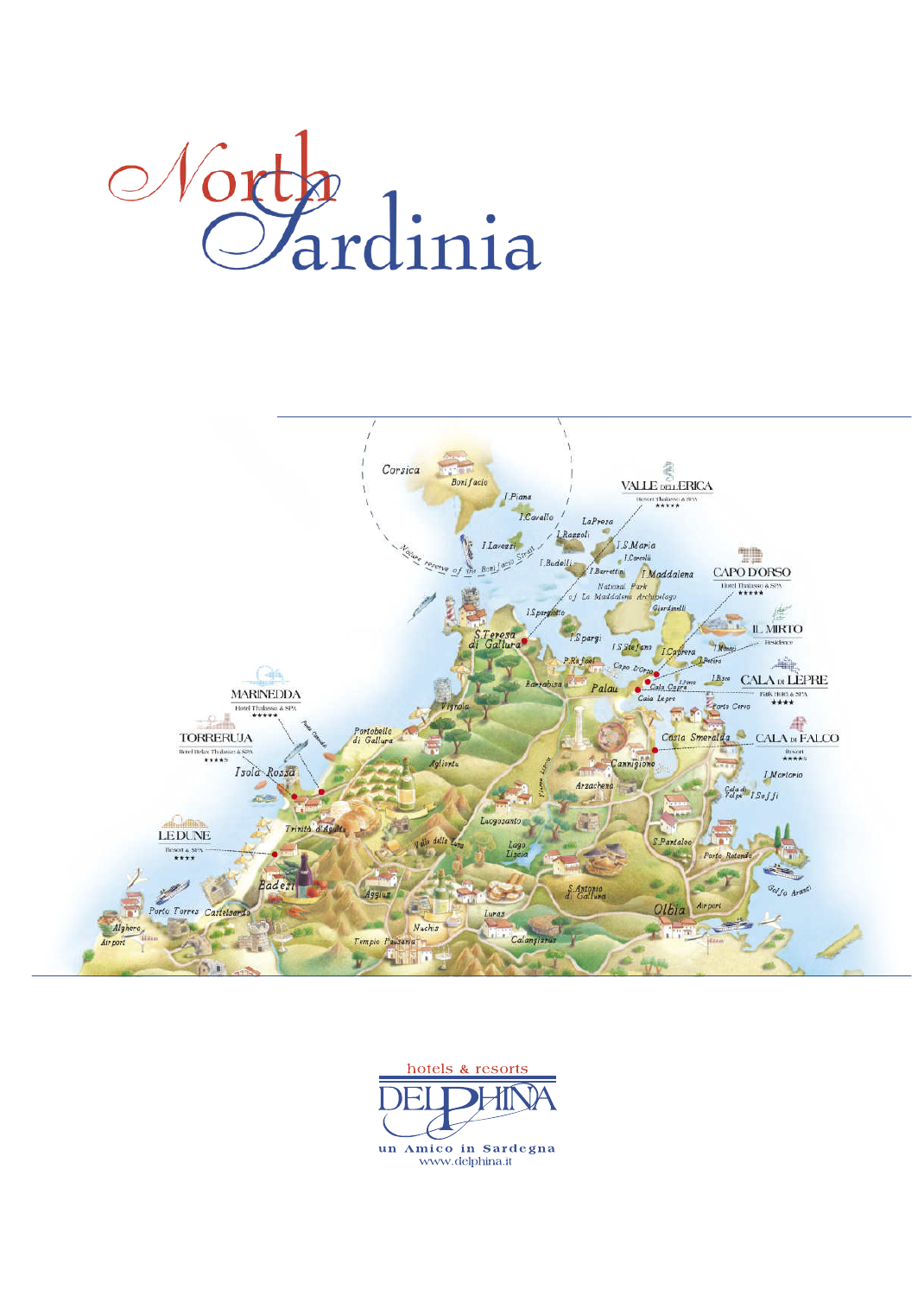

## Meeting & Conference



## Facilities and Services

- □ **Conference Centre** with 450 seats (354 m2 + covered veranda) which can be separated into up to 5 rooms. All technical support equipment available on request.
- **496 rooms**, all with fully furnished veranda, bathroom with shower, hairdryer, air conditioning, safe, TV, telephone and minibar.
- Each hotel has its own **reception** 24 hours open, exception made for the Hotel "La Duna Bianca" where guests are welcomed personally.
- □ 10 restaurants including one just for children, 6 bars (opening times at the Management's discretion).
- **6 swimming pools,** including two for children.
- □ Wellness Centre & SPA with three multipurpose heated freshwater pools, sand treatments and chalets for beauty treatments and massages.
- □ All sports are free: 4 tennis courts including 2 with Mateco surface and two in Astroturf, floodlit Astroturf five-a-side football pitch, basketball, beach volleyball, archery, dance, aerobics and gymnastics, guide-led trekking and yoga. Horse-riding (outside service requiring payment).
- □ Customer service and excursions office.
- □ Nightlife: amphitheatre for open-air shows and performances, live music in the little square, inflatable games(bouncy castles) for the youngest guests and weekly go-Karting.
- $\Box$  Fully equipped beach with free beach umbrellas and sun loungers from the third row.
- $\square$  Seaside services in the exclusive "La Duna Bianca" area facing the beach for all guests: bar, restaurant, play area and nursery.
- $\square$  Doctor's surgery with free medical service at prearranged times, certificates and examinations at extra charge.
- $\square$  Bottle-preparation area, Duneland, Fantasy Village, Baby-Mini-Junior-Teen Club and activities for children all free. Push-chair hire €20 per stay. Private babysitting service on request, payment required and booking to be made in the hotel.
- $\Box$  In the little square there are the following: games arcade,clothesandhandicraftboutiques, anewsagent, chemist's, photographer, bar and ice-cream parlour, Dune Point for information about activities, car, scooter and boat hire etc.
- $\square$  Free unattended open-air private parking.
- □ **Wi-Fi** in all reception areas and the "Alla Spiaggia", "Le Palme" and "I Ginepri" bars. Free for 180 minutes (renewable).
- While staying at the hotel, payments in cash are not accepted. Instead a pre-paid card is used and any remaining credit is reimbursed at the end of the stay.
- $\Box$  No pets.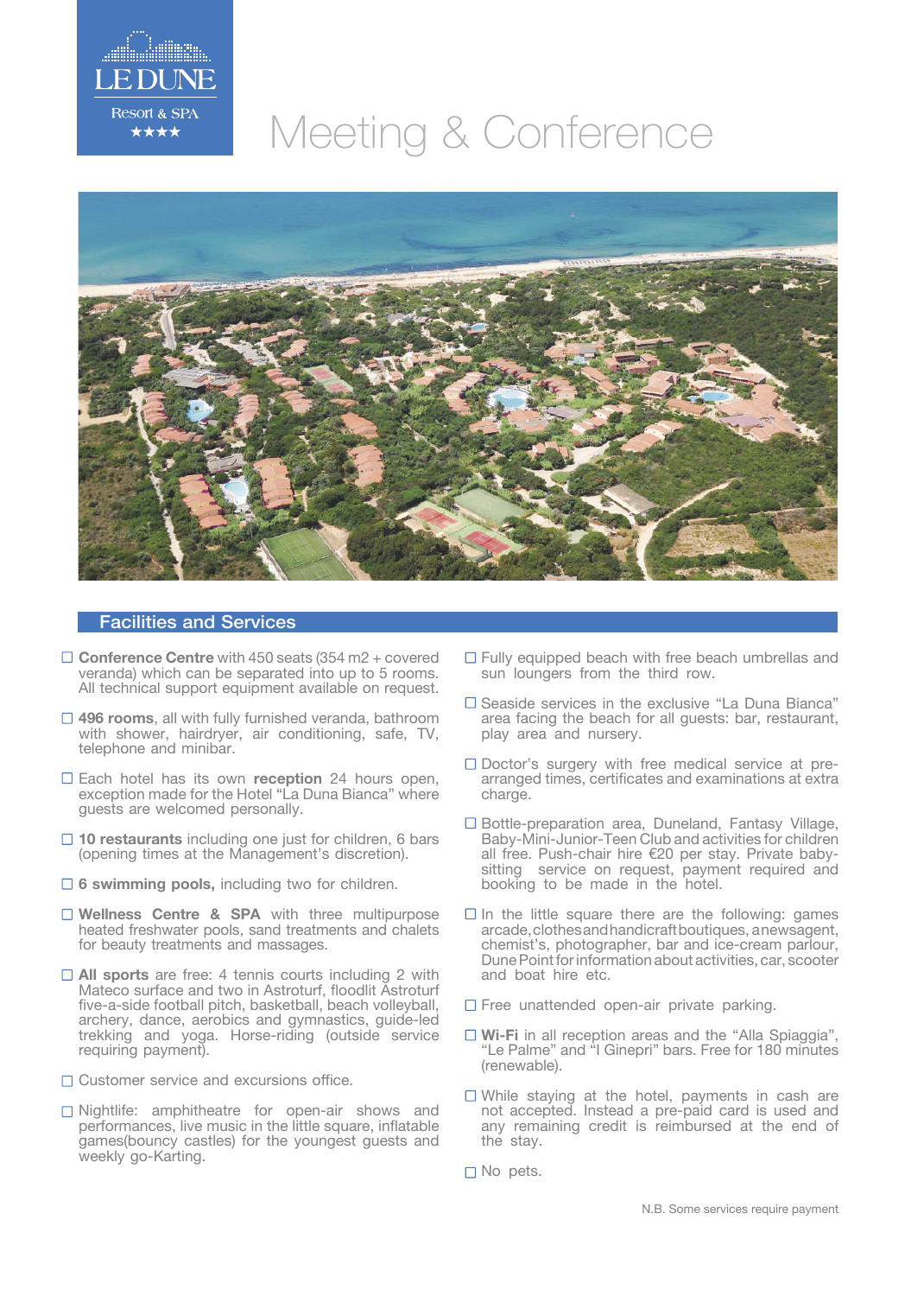

## Meeting & Conference



Modern and functional structure with exposed wooden beams, with a maximum capacity of 450 seats in the main plenary hall; plus 5 sound-proofed break-out rooms from 24 to 200 seats.

## **SPECIFICATION**

Length 29,5 m Width 12,3 m Height 3,2 m Area 354 m2 Natural light with the option of covering the light from the windows First floor location Services and facilities: air conditioning, video projector and screen and movable flip chart/board in the main hall Extra equipment available on request 1 1 Main plenary hall 354 m2 2 Coffee break and display area 瀧 **3** Swimming pool 2 3